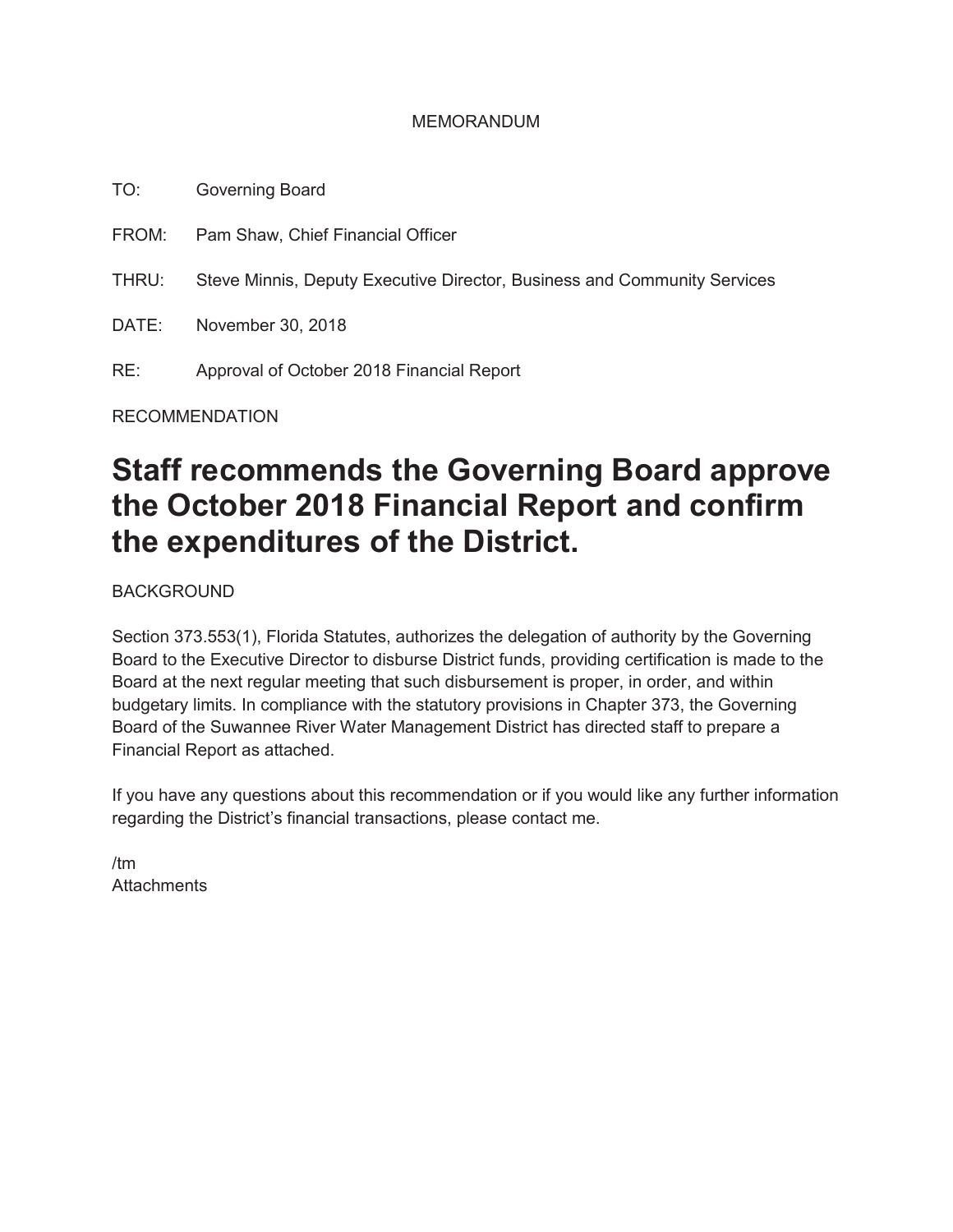| <b>Cash Report</b><br>October 2018    |                                   |                           |                                  |  |
|---------------------------------------|-----------------------------------|---------------------------|----------------------------------|--|
| <b>Financial Institution/Account</b>  | <b>Monthly</b><br><b>Interest</b> | <b>Interest</b><br>Rate % | <b>Closing</b><br><b>Balance</b> |  |
| <b>First Federal Permit Fee</b>       | \$0.00                            |                           | \$23,083.93                      |  |
| <b>First Federal Accounts Payable</b> | \$0.00                            |                           | \$35,000.00                      |  |
| <b>First Federal Depository</b>       | \$182.90                          | 0.03%                     | \$543,579.99                     |  |

Special Purpose Investment Account (SPIA)\*  $\frac{$61,624.83}{1.92\%}$  1.92% \$36,180,802.73

TOTAL 561,807.73 \$61,807.73

# Suwannee River Water Management District

\*SPIA is part of the Florida Treasury Investment Pool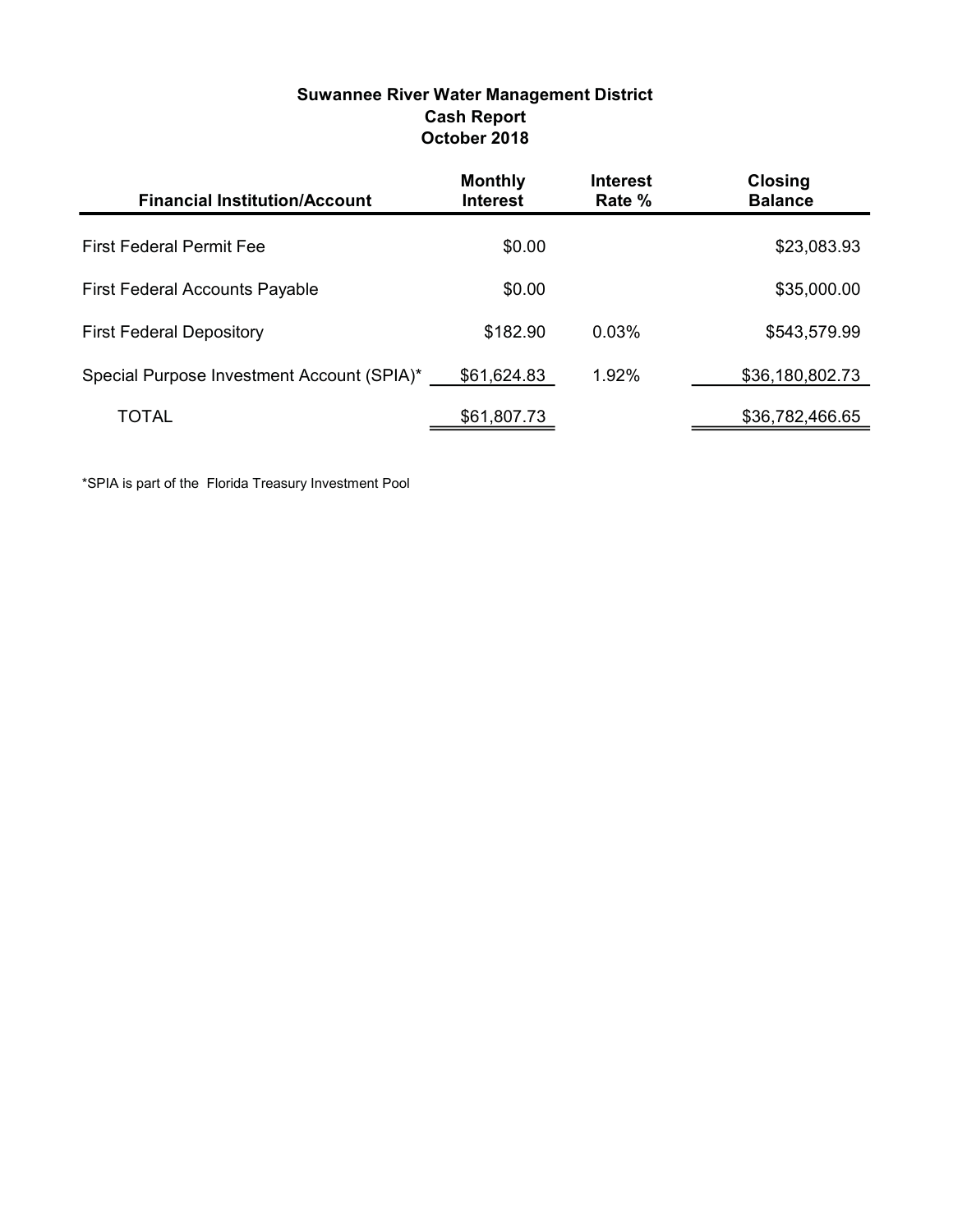#### **Suwannee River Water Management District Statement of Sources and Uses of Funds For the Month ending October 31, 2018 (Unaudited)**

|                            | Current<br><b>Budget</b> |     | <b>Actuals</b><br><b>Through</b><br>10/31/2018 |      | Variance<br>(Under)/Over<br><b>Budget</b> | <b>Actuals As A</b><br>% of Budget |
|----------------------------|--------------------------|-----|------------------------------------------------|------|-------------------------------------------|------------------------------------|
| <b>Sources</b>             |                          |     |                                                |      |                                           |                                    |
| Ad Valorem Property Taxes  | \$<br>5,715,938 \$       |     | 655 \$                                         |      | (5,715,283)                               | $0.0\%$                            |
| Intergovernmental Revenues | \$<br>56,967,463 \$      |     | 3,460,125                                      | S    | (53, 507, 338)                            | 6.1%                               |
| Interest on Invested Funds | \$<br>310.000 \$         |     | 61,035 \$                                      |      | (248, 965)                                | 19.7%                              |
| License and Permit Fees    | \$<br>150.000 \$         |     | $16,623$ \$                                    |      | (133, 378)                                | 11.1%                              |
| Other                      | \$<br>1,000,000          | \$. | 102,409                                        | - \$ | (897, 591)                                | 10.2%                              |
| Fund Balance               | \$<br>6.816.967          |     | $16.213$ \$                                    |      | (6,800,754)                               | 0.2%                               |
| <b>Total Sources</b>       | \$<br>70,960,368         | S   | 3,657,059                                      | S    | (67, 303, 309)                            | 5.2%                               |

|                                              | <b>Current</b> |      |                     |      |                           |    | <b>Available</b> |           |                         |
|----------------------------------------------|----------------|------|---------------------|------|---------------------------|----|------------------|-----------|-------------------------|
|                                              | <b>Budget</b>  |      | <b>Expenditures</b> |      | Encumbrances <sup>2</sup> |    | <b>Budget</b>    | %Expended | %Obligated <sup>3</sup> |
| <b>Uses</b>                                  |                |      |                     |      |                           |    |                  |           |                         |
| Water Resources Planning and Monitoring      | 10.279.861     |      | 142.770             | -\$  | 3.505.496                 |    | 6.631.595        | 1%        | 35%                     |
| Acquisition, Restoration and Public Works    | 52.489.529     |      | 172.310             | -S   | 27,060,873                | -S | 25.256.346       | $0\%$     | 52%                     |
| Operation and Maintenance of Lands and Works | 4.947.220 \$   |      | 195.301             | - \$ | 1.515.231                 | \$ | 3.236.688        | 4%        | 35%                     |
| Regulation                                   | 1.472.442 \$   |      | 69,976              | -\$  | 29.857                    |    | 1.372.609        | 5%        | 7%                      |
| Outreach                                     | 233,763        | - \$ | 15,224              | \$.  | 4,500                     | -S | 214.039          | 7%        | 8%                      |
| Management and Administration                | .537.553       |      | 58.975              | \$.  | 21.414                    |    | 1.457.164        | 4%        | 5%                      |
| <b>Total Uses</b>                            | 70.960.368     |      | 654.555             |      | 32,137,371                |    | 38.168.442       | 1%        | 46%                     |

<sup>1</sup> Actual Fund Balance used is recorded at the end of the fiscal year. This amount represents Fund Balance used for the Monitor Well Improvement Program and the AG and RIVER Cost-Share Programs

 $^{\rm 2}$  Encumbrances represent unexpended balances of open purchase orders and contracts.

 $^3$  Represents the sum of expenditures and encumbrances as a percentage of the available budget.

This financial statement is prepared as of October 31, 2018 and covers the interim period since the most recent audited financial statements.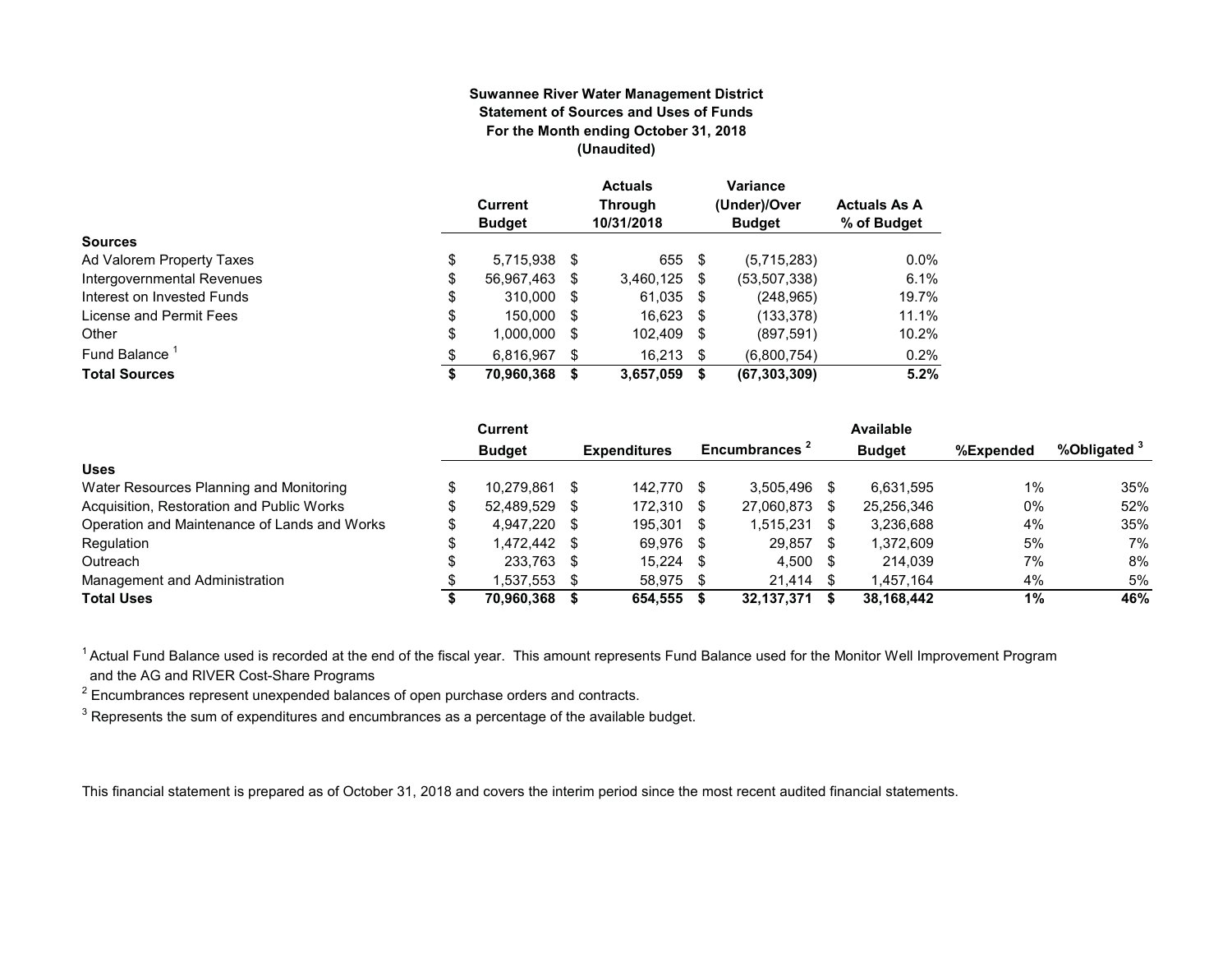## SUWANNEE RIVER WATER MANAGEMENT DISTRICT STATEMENT OF ACTIVITY - REVENUE AND EXPENSE ROLLUP (UNAUDITED)

FOR 10/31/2018

|                                                           | Y-T-D<br><b>ACTUAL</b> | <b>ENCUMBRANCE</b> | ANNUAL<br><b>BUDGET</b> |
|-----------------------------------------------------------|------------------------|--------------------|-------------------------|
| <b>FUND Report Recap -</b>                                |                        |                    |                         |
| <b>REVENUES</b>                                           |                        |                    |                         |
| <b>DISTRICT REVENUES</b>                                  | 180,722                | 0                  | 7,175,938               |
| <b>LOCAL REVENUES</b>                                     | 91,600                 | 0                  | 91,600                  |
| <b>STATE REVENUES</b>                                     | 3,368,525              | 0                  | 51,942,863              |
| <b>FEDERAL REVENUES</b><br>FUND BALANCE UTILIZATION       | 0<br>16,213            | 0<br>$\mathbf 0$   | 4,933,000<br>6,816,967  |
| <b>TOTAL REVENUES</b>                                     | 3,657,060              | $\bf{0}$           | 70,960,368              |
| <b>EXPENDITURES</b>                                       |                        |                    |                         |
| SALARIES AND BENEFITS                                     | 390,075                | 0                  | 6,292,000               |
| CONTRACTUAL SERVICES                                      | 132,249                | 10,751,402         | 29,621,819              |
| <b>OPERATING EXPENDITURES</b>                             | 132,226                | 143,205            | 1,520,899               |
| OPERATING CAPITAL OUTLAY                                  | 0                      | 2,998              | 368,044                 |
| FIXED CAPITAL OUTLAY                                      | 0                      | 0                  | 1,050,000               |
| <b>INTERAGENCY EXPENDITURES</b>                           | 4                      | 21,239,766         | 32,107,606              |
| <b>TOTAL EXPENDITURES</b>                                 | 654,554                | 32, 137, 371       | 70,960,368              |
| <b>EXCESS REVENUES OVER (UNDER) EXPENDITURES</b>          | 3,002,506              | (32, 137, 371)     | 0                       |
| <b>FUND 01 - GENERAL FUND</b>                             |                        |                    |                         |
| <b>REVENUES</b>                                           |                        |                    |                         |
| <b>DISTRICT REVENUES</b>                                  | 62,594                 | 0                  | 5,207,719               |
| <b>LOCAL REVENUES</b>                                     | 0                      | 0                  | 0                       |
| <b>STATE REVENUES</b>                                     | 1,369,993              | 0                  | 2,740,000               |
| <b>FEDERAL REVENUES</b>                                   | 0                      | 0                  | $\Omega$                |
| <b>FUND BALANCE UTILIZATION</b>                           | 0                      | 0                  | 152,000                 |
| <b>TOTAL REVENUES</b>                                     | 1,432,587              | $\bf{0}$           | 8,099,719               |
| <b>EXPENDITURES</b>                                       |                        |                    |                         |
| SALARIES AND BENEFITS                                     | 271,967                | 0                  | 4,966,397               |
| CONTRACTUAL SERVICES                                      | 6,047                  | 727,597            | 1,055,909               |
| OPERATING EXPENDITURES<br>OPERATING CAPITAL OUTLAY        | 21,313<br>0            | 80,760<br>2,661    | 954,333<br>172,580      |
| FIXED CAPITAL OUTLAY                                      | 0                      | 0                  | 0                       |
| INTERAGENCY EXPENDITURES                                  | 4                      | 910,059            | 950,500                 |
| <b>TOTAL EXPENDITURES</b>                                 | 299,331                | 1,721,077          | 8,099,719               |
| <b>EXCESS REVENUES OVER (UNDER) EXPENDITURES</b>          | 1,133,256              | (1,721,077)        | 0                       |
|                                                           |                        |                    |                         |
| <b>FUND 05 - MIDDLE SUWANNEE</b><br><b>REVENUES</b>       |                        |                    |                         |
| <b>DISTRICT REVENUES</b>                                  | 0                      | 0                  | 0                       |
| <b>LOCAL REVENUES</b>                                     | 0                      | $\Omega$           | 0                       |
| <b>STATE REVENUES</b>                                     | 0                      | 0                  | 250,000                 |
| <b>FEDERAL REVENUES</b>                                   | 0                      | $\Omega$           | 0                       |
| <b>FUND BALANCE UTILIZATION</b>                           | 0                      | 0                  | 0                       |
| <b>TOTAL REVENUES</b>                                     | 0                      | $\bf{0}$           | 250,000                 |
| <b>EXPENDITURES</b>                                       |                        |                    |                         |
| SALARIES AND BENEFITS                                     | 0                      | 0                  | 0                       |
| CONTRACTUAL SERVICES                                      | 0                      | 62,066             | 250,000                 |
| <b>OPERATING EXPENDITURES</b><br>OPERATING CAPITAL OUTLAY | 0<br>0                 | 0<br>0             | 0<br>0                  |
| FIXED CAPITAL OUTLAY                                      | 0                      | $\Omega$           | 0                       |
| <b>INTERAGENCY EXPENDITURES</b>                           | 0                      | $\Omega$           | 0                       |
| <b>TOTAL EXPENDITURES</b>                                 | 0                      | 62,066             | 250,000                 |
| <b>EXCESS REVENUES OVER (UNDER) EXPENDITURES</b>          | 0                      | (62,066)           | $\bf{0}$                |
|                                                           |                        |                    |                         |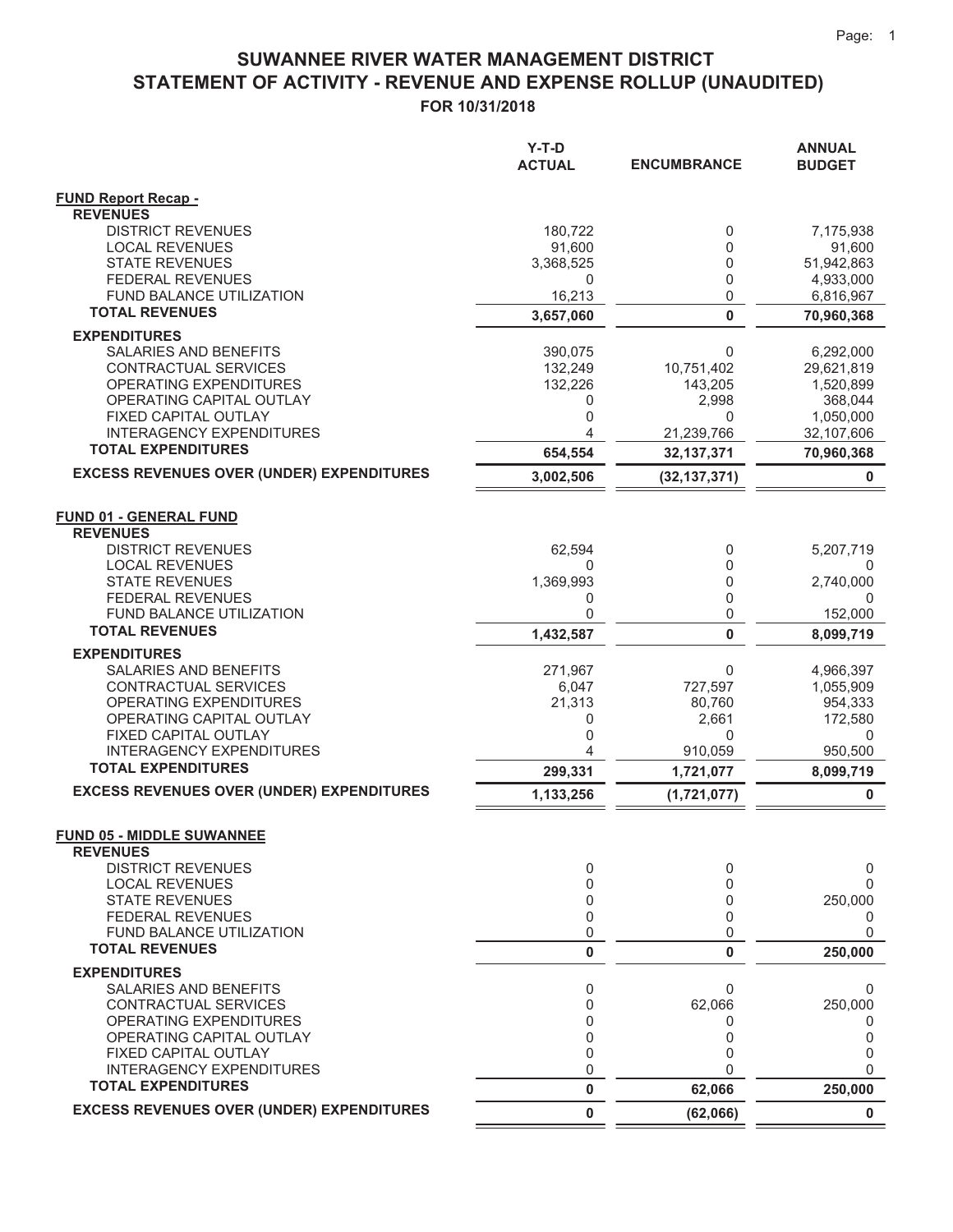#### FOR 10/31/2018 **67ATEMENT OF ACTIVITY - REVENUE AND EXPENSE ROLLUP (UNAUDITED) SUWANNEE RIVER WATER MANAGEMENT DISTRICT**

|                                                              | Y-T-D<br><b>ACTUAL</b> | <b>ENCUMBRANCE</b>           | <b>ANNUAL</b><br><b>BUDGET</b> |
|--------------------------------------------------------------|------------------------|------------------------------|--------------------------------|
| <b>FUND 06 - SPRINGS GRANTS</b>                              |                        |                              |                                |
| <b>REVENUES</b>                                              |                        |                              |                                |
| <b>DISTRICT REVENUES</b><br><b>LOCAL REVENUES</b>            | 0<br>0                 | 0<br>0                       | 152,000<br>0                   |
| <b>STATE REVENUES</b>                                        | 0                      | 0                            | 43,302,400                     |
| <b>FEDERAL REVENUES</b>                                      | 0                      | 0                            | 0                              |
| FUND BALANCE UTILIZATION                                     | 0                      | 0                            | 0                              |
| <b>TOTAL REVENUES</b>                                        | 0                      | 0                            | 43,454,400                     |
| <b>EXPENDITURES</b>                                          |                        |                              |                                |
| SALARIES AND BENEFITS<br>CONTRACTUAL SERVICES                | 0<br>97,685            | 0<br>4,324,311               | 0<br>16,182,300                |
| <b>OPERATING EXPENDITURES</b>                                | 175                    | 0                            | 0                              |
| OPERATING CAPITAL OUTLAY                                     | 0                      | 0                            | 0                              |
| FIXED CAPITAL OUTLAY                                         | 0                      | U                            | 0                              |
| <b>INTERAGENCY EXPENDITURES</b><br><b>TOTAL EXPENDITURES</b> | 0                      | 18,353,821                   | 27,272,100                     |
| <b>EXCESS REVENUES OVER (UNDER) EXPENDITURES</b>             | 97,860<br>(97, 860)    | 22,678,132<br>(22, 678, 132) | 43,454,400<br>0                |
|                                                              |                        |                              |                                |
| <b>FUND 07 - LOCAL REVENUE</b>                               |                        |                              |                                |
| <b>REVENUES</b>                                              |                        |                              |                                |
| <b>DISTRICT REVENUES</b>                                     | 0                      | 0                            | 0                              |
| <b>LOCAL REVENUES</b>                                        | 91,600                 | 0                            | 91,600                         |
| <b>STATE REVENUES</b><br><b>FEDERAL REVENUES</b>             | 0<br>0                 | 0<br>0                       | 0<br>0                         |
| <b>FUND BALANCE UTILIZATION</b>                              | 0                      | 0                            | 0                              |
| <b>TOTAL REVENUES</b>                                        | 91,600                 | 0                            | 91,600                         |
| <b>EXPENDITURES</b>                                          |                        |                              |                                |
| SALARIES AND BENEFITS                                        | 0                      | 0                            | 0                              |
| CONTRACTUAL SERVICES<br>OPERATING EXPENDITURES               | 0<br>0                 | 0<br>0                       | 0<br>0                         |
| OPERATING CAPITAL OUTLAY                                     | 0                      | 0                            | 0                              |
| FIXED CAPITAL OUTLAY                                         | 0                      | U                            | 0                              |
| <b>INTERAGENCY EXPENDITURES</b>                              | 0                      | 91,600                       | 91,600                         |
| <b>TOTAL EXPENDITURES</b>                                    | 0                      | 91,600                       | 91,600                         |
| <b>EXCESS REVENUES OVER (UNDER) EXPENDITURES</b>             | 91,600                 | (91, 600)                    | 0                              |
|                                                              |                        |                              |                                |
| <b>FUND 08 - WMLTF - SPRINGS</b><br><b>REVENUES</b>          |                        |                              |                                |
| <b>DISTRICT REVENUES</b>                                     | 327                    | 0                            | 0                              |
| <b>LOCAL REVENUES</b>                                        | 0                      | 0                            | $\Omega$                       |
| <b>STATE REVENUES</b>                                        | 2,260                  | 0<br>0                       | 150,000                        |
| <b>FEDERAL REVENUES</b><br><b>FUND BALANCE UTILIZATION</b>   | 0<br>0                 | 0                            | 0<br>$\Omega$                  |
| <b>TOTAL REVENUES</b>                                        | 2,587                  | 0                            | 150,000                        |
| <b>EXPENDITURES</b>                                          |                        |                              |                                |
| SALARIES AND BENEFITS                                        | 2,588                  | 0                            | 0                              |
| CONTRACTUAL SERVICES                                         | 0                      | $\Omega$                     | 0                              |
| <b>OPERATING EXPENDITURES</b><br>OPERATING CAPITAL OUTLAY    | 0<br>0                 | 0<br>0                       | 0<br>0                         |
| FIXED CAPITAL OUTLAY                                         | 0                      | 0                            | 0                              |
| <b>INTERAGENCY EXPENDITURES</b>                              | 0                      | 194,676                      | 150,000                        |
| <b>TOTAL EXPENDITURES</b>                                    | 2,588                  | 194,676                      | 150,000                        |
| <b>EXCESS REVENUES OVER (UNDER) EXPENDITURES</b>             | (1)                    | (194, 676)                   | 0                              |
|                                                              |                        |                              |                                |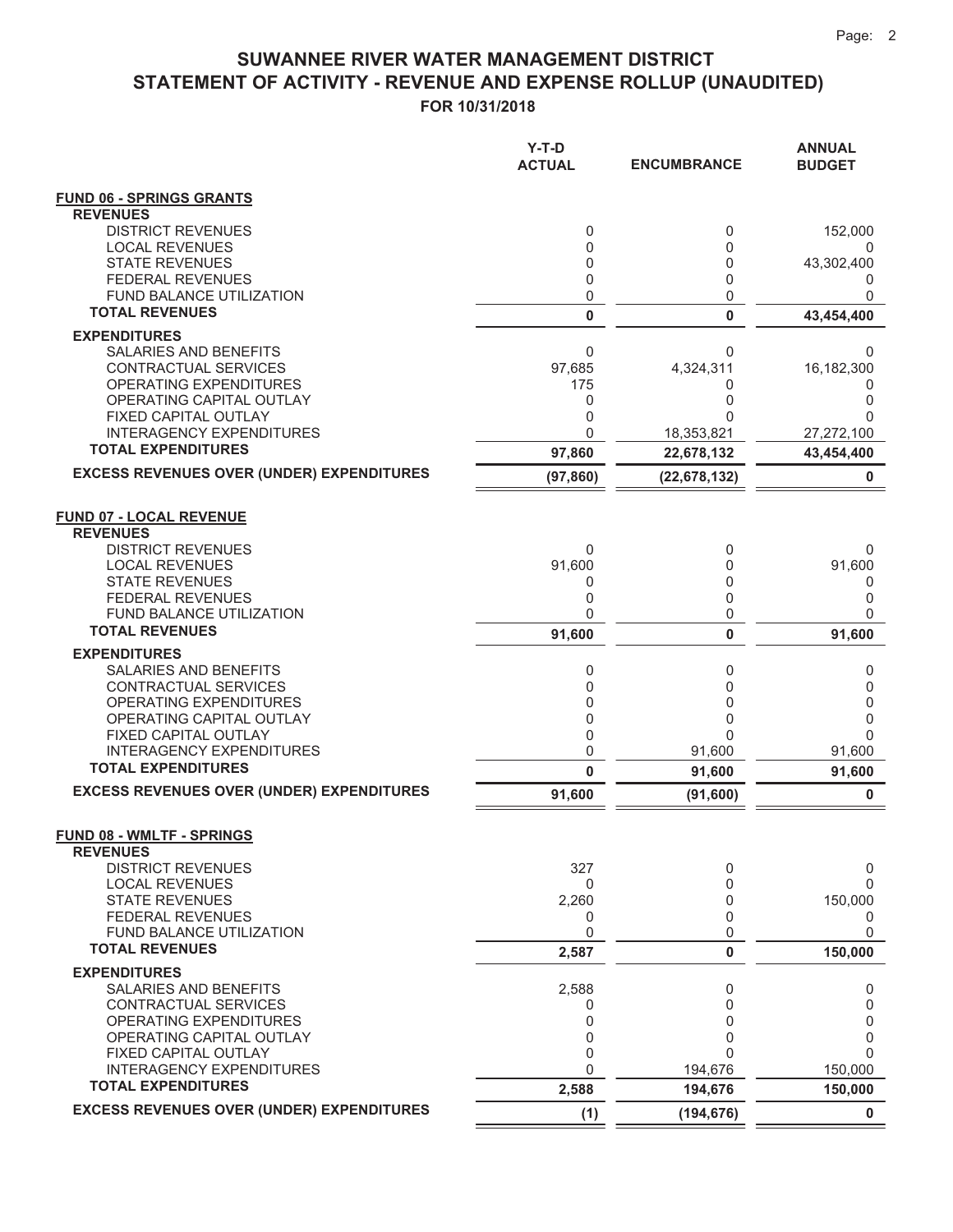#### SUWANNEE RIVER WATER MANAGEMENT DISTRICT STATEMENT OF ACTIVITY - REVENUE AND EXPENSE ROLLUP (UNAUDITED) FOR 10/31/2018

|                                                                     | Y-T-D<br><b>ACTUAL</b> | <b>ENCUMBRANCE</b> | <b>ANNUAL</b><br><b>BUDGET</b> |
|---------------------------------------------------------------------|------------------------|--------------------|--------------------------------|
| <b>FUND 09 - MONITOR WELL</b><br><b>REVENUES</b>                    |                        |                    |                                |
| <b>DISTRICT REVENUES</b>                                            | 0                      | 0                  | 0                              |
| <b>LOCAL REVENUES</b>                                               | 0                      | 0                  | 0                              |
| <b>STATE REVENUES</b>                                               | 0                      | 0                  | 0                              |
| <b>FEDERAL REVENUES</b>                                             | 0                      | 0                  | $\Omega$                       |
| <b>FUND BALANCE UTILIZATION</b>                                     | $\mathbf 0$            | 0                  | 115,000                        |
| <b>TOTAL REVENUES</b>                                               | $\pmb{0}$              | 0                  | 115,000                        |
| <b>EXPENDITURES</b>                                                 |                        |                    |                                |
| SALARIES AND BENEFITS                                               | 0                      | 0                  | 0                              |
| CONTRACTUAL SERVICES                                                | 0                      | 0                  | 100,000                        |
| <b>OPERATING EXPENDITURES</b>                                       | 0                      | 0                  | 15,000                         |
| OPERATING CAPITAL OUTLAY                                            | 0                      | 0                  | 0                              |
| FIXED CAPITAL OUTLAY                                                | $\mathbf 0$            | 0                  | 0                              |
| INTERAGENCY EXPENDITURES                                            | 0                      | 0                  | $\Omega$                       |
| <b>TOTAL EXPENDITURES</b>                                           | $\pmb{0}$              | 0                  | 115,000                        |
| <b>EXCESS REVENUES OVER (UNDER) EXPENDITURES</b>                    | $\pmb{0}$              | 0                  | 0                              |
| <b>FUND 10 - LAND CONSERVATION - FLORIDA FOREVER &amp;</b><br>P2000 |                        |                    |                                |
| <b>REVENUES</b>                                                     |                        |                    |                                |
| <b>DISTRICT REVENUES</b>                                            | 545                    | 0                  | 0                              |
| <b>LOCAL REVENUES</b>                                               | 0                      | 0                  | 0                              |
| <b>STATE REVENUES</b><br><b>FEDERAL REVENUES</b>                    | 0<br>$\mathbf 0$       | 0<br>0             | 0<br>$\Omega$                  |
| FUND BALANCE UTILIZATION                                            | $\mathbf 0$            | 0                  | 300,000                        |
| <b>TOTAL REVENUES</b>                                               | 545                    | 0                  | 300,000                        |
|                                                                     |                        |                    |                                |
| <b>EXPENDITURES</b><br>SALARIES AND BENEFITS                        | 0                      |                    |                                |
| CONTRACTUAL SERVICES                                                | 0                      | 0<br>0             | 0<br>45,000                    |
| <b>OPERATING EXPENDITURES</b>                                       | $\mathbf 0$            | 0                  | 2,500                          |
| OPERATING CAPITAL OUTLAY                                            | $\mathbf 0$            | 0                  | 0                              |
| FIXED CAPITAL OUTLAY                                                | 0                      | 0                  | 252,500                        |
| <b>INTERAGENCY EXPENDITURES</b>                                     | $\mathbf 0$            | 0                  | 0                              |
| <b>TOTAL EXPENDITURES</b>                                           | $\bf{0}$               | 0                  | 300,000                        |
| <b>EXCESS REVENUES OVER (UNDER) EXPENDITURES</b>                    | 545                    | 0                  | 0                              |
| <b>FUND 12 - DOT ETDM</b><br><b>REVENUES</b>                        |                        |                    |                                |
| <b>DISTRICT REVENUES</b>                                            | 68                     | 0                  | 0                              |
| <b>LOCAL REVENUES</b>                                               | 0                      | 0                  | 0                              |
| <b>STATE REVENUES</b>                                               | 0                      | 0                  | 0<br>$\Omega$                  |
| <b>FEDERAL REVENUES</b><br><b>FUND BALANCE UTILIZATION</b>          | $\mathbf 0$<br>0       | 0<br>0             | 5,335                          |
| <b>TOTAL REVENUES</b>                                               | 68                     | 0                  | 5,335                          |
| <b>EXPENDITURES</b>                                                 |                        |                    |                                |
| SALARIES AND BENEFITS                                               | 0                      | 0                  | 5,335                          |
| <b>CONTRACTUAL SERVICES</b>                                         | $\mathbf 0$            | 0                  | 0                              |
| <b>OPERATING EXPENDITURES</b>                                       | $\mathbf{0}$           | 0                  | 0                              |
| OPERATING CAPITAL OUTLAY                                            | $\mathbf{0}$           | 0                  | 0                              |
| FIXED CAPITAL OUTLAY                                                | $\mathbf{0}$           | 0                  | 0                              |
| <b>INTERAGENCY EXPENDITURES</b><br><b>TOTAL EXPENDITURES</b>        | 0                      | 0                  | $\Omega$                       |
| <b>EXCESS REVENUES OVER (UNDER) EXPENDITURES</b>                    | $\bf{0}$<br>68         | 0<br>0             | 5,335<br>$\mathbf 0$           |
|                                                                     |                        |                    |                                |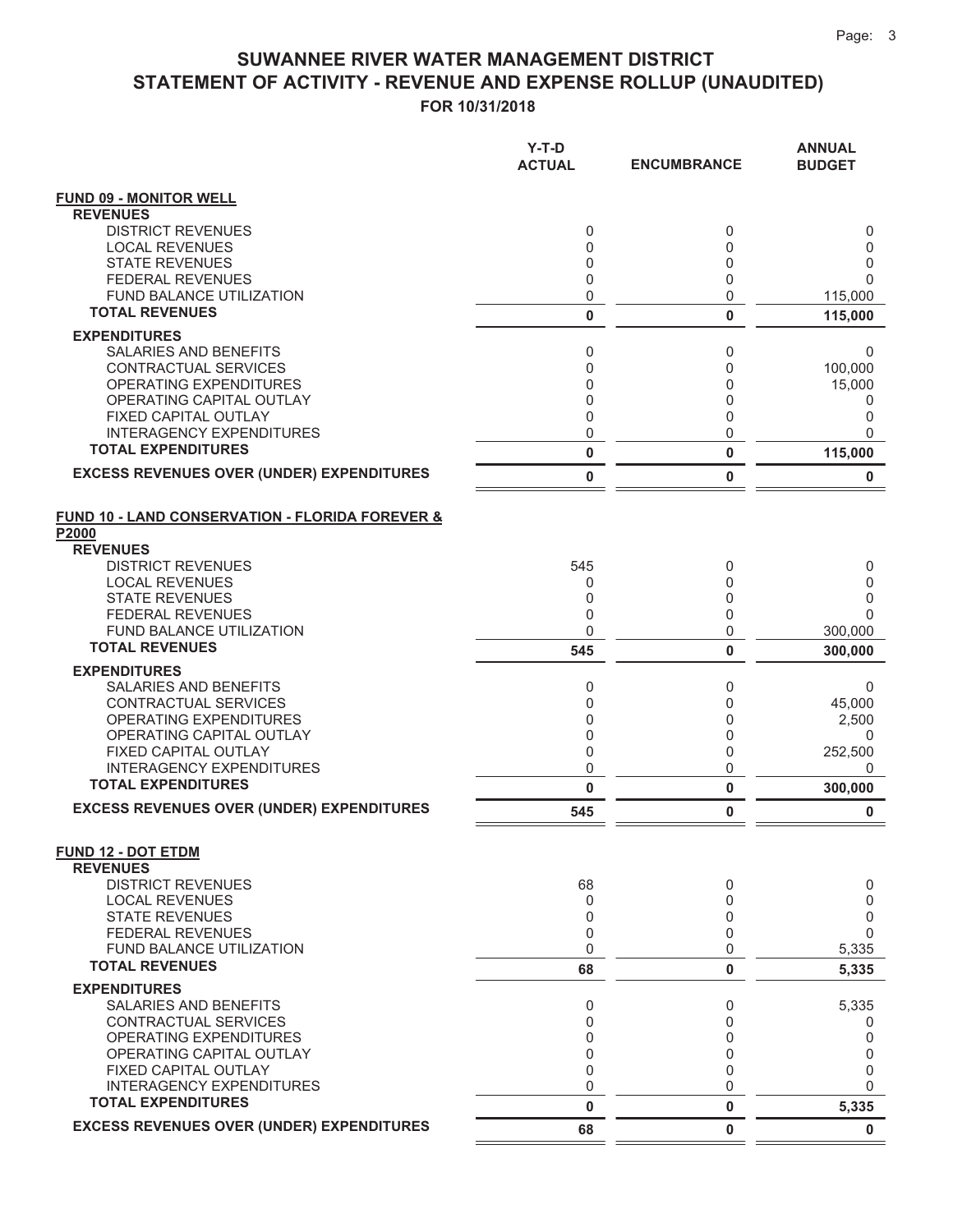#### FOR 10/31/2018 **67ATEMENT OF ACTIVITY - REVENUE AND EXPENSE ROLLUP (UNAUDITED) SUWANNEE RIVER WATER MANAGEMENT DISTRICT**

|                                                                              | $Y-T-D$<br><b>ACTUAL</b> | <b>ENCUMBRANCE</b>    | <b>ANNUAL</b><br><b>BUDGET</b> |
|------------------------------------------------------------------------------|--------------------------|-----------------------|--------------------------------|
| <b>FUND 13 - LAND MANAGEMENT &amp; OPERATIONS</b>                            |                          |                       |                                |
| <b>REVENUES</b><br><b>DISTRICT REVENUES</b>                                  | 102,409                  | 0                     | 1,816,219                      |
| <b>LOCAL REVENUES</b>                                                        | 0                        | 0                     | 0                              |
| <b>STATE REVENUES</b>                                                        | 1,953,665                | 0                     | 2,326,119                      |
| <b>FEDERAL REVENUES</b><br><b>FUND BALANCE UTILIZATION</b>                   | 0                        | 0                     | 40,000                         |
| <b>TOTAL REVENUES</b>                                                        | 0<br>2,056,074           | 0<br>$\bf{0}$         | 1,197,382<br>5,379,720         |
| <b>EXPENDITURES</b>                                                          |                          |                       |                                |
| SALARIES AND BENEFITS                                                        | 72,533                   | $\mathbf 0$           | 667,664                        |
| CONTRACTUAL SERVICES                                                         | 12,305                   | 1,448,931             | 2,542,291                      |
| OPERATING EXPENDITURES                                                       | 110,463                  | 62,445                | 523,066                        |
| OPERATING CAPITAL OUTLAY<br>FIXED CAPITAL OUTLAY                             | 0<br>0                   | 337<br>0              | 195,464<br>797,500             |
| <b>INTERAGENCY EXPENDITURES</b>                                              | 0                        | 3,517                 | 653,735                        |
| <b>TOTAL EXPENDITURES</b>                                                    | 195,301                  | 1,515,230             | 5,379,720                      |
| <b>EXCESS REVENUES OVER (UNDER) EXPENDITURES</b>                             | 1,860,773                | (1, 515, 230)         | 0                              |
| <b>FUND 19 - FDOT MITIGATION</b>                                             |                          |                       |                                |
| <b>REVENUES</b><br><b>DISTRICT REVENUES</b>                                  | 754                      | 0                     | 0                              |
| <b>LOCAL REVENUES</b>                                                        | 0                        | 0                     | 0                              |
| <b>STATE REVENUES</b>                                                        | 0                        | 0                     | 161,000                        |
| <b>FEDERAL REVENUES</b>                                                      | 0                        | $\Omega$              | 0                              |
| FUND BALANCE UTILIZATION<br><b>TOTAL REVENUES</b>                            | 0<br>754                 | 0<br>0                | 100,000<br>261,000             |
| <b>EXPENDITURES</b>                                                          |                          |                       |                                |
| SALARIES AND BENEFITS                                                        | 0                        | $\Omega$              | 0                              |
| CONTRACTUAL SERVICES                                                         | 0                        | 289,305               | 261,000                        |
| OPERATING EXPENDITURES                                                       | 0                        | 0                     | 0                              |
| OPERATING CAPITAL OUTLAY<br>FIXED CAPITAL OUTLAY                             | 0<br>0                   | 0<br>0                | 0<br>0                         |
| <b>INTERAGENCY EXPENDITURES</b>                                              | 0                        | $\Omega$              | 0                              |
| <b>TOTAL EXPENDITURES</b>                                                    | 0                        | 289,305               | 261,000                        |
| <b>EXCESS REVENUES OVER (UNDER) EXPENDITURES</b>                             | 754                      | (289, 305)            | $\bf{0}$                       |
| FUND 20 - MINIMUM FLOWS AND MINIMUM WATER LEVELS<br>(MFL)<br><b>REVENUES</b> |                          |                       |                                |
| <b>DISTRICT REVENUES</b>                                                     | 0                        | 0                     | $\mathbf 0$                    |
| <b>LOCAL REVENUES</b><br><b>STATE REVENUES</b>                               | 0<br>42,547              | 0<br>0                | 0<br>1,891,604                 |
| FEDERAL REVENUES                                                             | 0                        | 0                     | 0                              |
| FUND BALANCE UTILIZATION                                                     | 0                        | 0                     | 0                              |
| <b>TOTAL REVENUES</b>                                                        | 42,547                   | $\pmb{0}$             | 1,891,604                      |
| <b>EXPENDITURES</b>                                                          |                          |                       |                                |
| <b>SALARIES AND BENEFITS</b><br>CONTRACTUAL SERVICES                         | 42,272<br>0              | 0<br>340,985          | 637.604<br>1,059,000           |
| OPERATING EXPENDITURES                                                       | 275                      | 0                     | 20,000                         |
| OPERATING CAPITAL OUTLAY                                                     | 0                        | 0                     | 0                              |
| FIXED CAPITAL OUTLAY                                                         | 0                        | 0                     | 0                              |
| <b>INTERAGENCY EXPENDITURES</b><br><b>TOTAL EXPENDITURES</b>                 | 0                        | 10,000                | 175,000                        |
| <b>EXCESS REVENUES OVER (UNDER) EXPENDITURES</b>                             | 42,547<br>0              | 350,985<br>(350, 985) | 1,891,604<br>0                 |
|                                                                              |                          |                       |                                |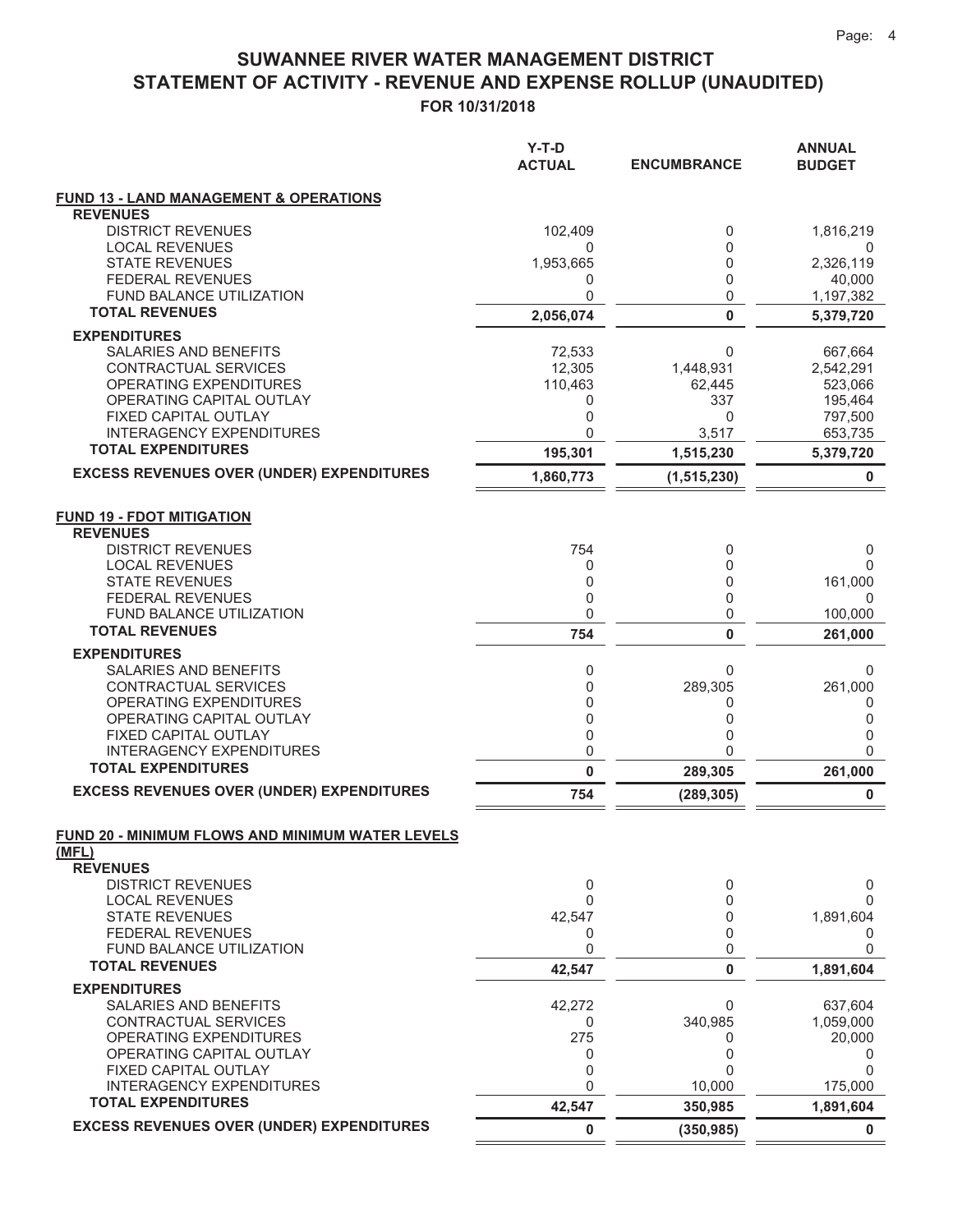### SUWANNEE RIVER WATER MANAGEMENT DISTRICT STATEMENT OF ACTIVITY - REVENUE AND EXPENSE ROLLUP (UNAUDITED)

FOR 10/31/2018

|                                                                      | Y-T-D<br><b>ACTUAL</b> | <b>ENCUMBRANCE</b> | <b>ANNUAL</b><br><b>BUDGET</b> |
|----------------------------------------------------------------------|------------------------|--------------------|--------------------------------|
| <b>FUND 29 - SUWANNEE RIVER PARTNERSHIP (SRP)</b><br><b>REVENUES</b> |                        |                    |                                |
| <b>DISTRICT REVENUES</b>                                             | 1,752                  | 0                  | 0                              |
| <b>LOCAL REVENUES</b>                                                | 0                      | 0                  | $\Omega$                       |
| <b>STATE REVENUES</b><br><b>FEDERAL REVENUES</b>                     | 0<br>0                 | 0<br>0             | 34,000<br>0                    |
| <b>FUND BALANCE UTILIZATION</b>                                      | $\mathbf 0$            | 0                  | 119,000                        |
| <b>TOTAL REVENUES</b>                                                | 1,752                  | 0                  | 153,000                        |
| <b>EXPENDITURES</b>                                                  |                        |                    |                                |
| SALARIES AND BENEFITS                                                | 0                      | 0                  | 0                              |
| CONTRACTUAL SERVICES                                                 | 0                      | 0                  | $\Omega$                       |
| <b>OPERATING EXPENDITURES</b>                                        | 0                      | 0                  | 6,000                          |
| OPERATING CAPITAL OUTLAY                                             | 0                      | 0                  | 0                              |
| FIXED CAPITAL OUTLAY<br><b>INTERAGENCY EXPENDITURES</b>              | $\mathbf 0$<br>0       | 0<br>0             | $\Omega$<br>147,000            |
| <b>TOTAL EXPENDITURES</b>                                            | 0                      | 0                  | 153,000                        |
| <b>EXCESS REVENUES OVER (UNDER) EXPENDITURES</b>                     | 1,752                  | 0                  | 0                              |
| <b>FUND 33 - PCS MITIGATION - LAND ACQUISITION</b>                   |                        |                    |                                |
| <b>REVENUES</b>                                                      |                        |                    |                                |
| <b>DISTRICT REVENUES</b><br><b>LOCAL REVENUES</b>                    | 12,273<br>0            | 0<br>0             | 0<br>0                         |
| <b>STATE REVENUES</b>                                                | 0                      | 0                  | 0                              |
| <b>FEDERAL REVENUES</b>                                              | 0                      | 0                  | 0                              |
| <b>FUND BALANCE UTILIZATION</b>                                      | 0                      | 0                  | 0                              |
| <b>TOTAL REVENUES</b>                                                | 12,273                 | 0                  | $\bf{0}$                       |
| <b>EXPENDITURES</b>                                                  |                        |                    |                                |
| SALARIES AND BENEFITS                                                | 0                      | 0                  | 0                              |
| CONTRACTUAL SERVICES                                                 | 0                      | 0                  | 0                              |
| <b>OPERATING EXPENDITURES</b><br>OPERATING CAPITAL OUTLAY            | 0<br>0                 | 0<br>0             | 0<br>0                         |
| FIXED CAPITAL OUTLAY                                                 | $\mathbf 0$            | 0                  | 0                              |
| <b>INTERAGENCY EXPENDITURES</b>                                      | 0                      | 0                  | 0                              |
| <b>TOTAL EXPENDITURES</b>                                            | 0                      | 0                  | $\bf{0}$                       |
| <b>EXCESS REVENUES OVER (UNDER) EXPENDITURES</b>                     | 12,273                 | 0                  | $\bf{0}$                       |
| <b>FUND 51 - DISTRICT AG COST-SHARE</b>                              |                        |                    |                                |
| <b>REVENUES</b><br><b>DISTRICT REVENUES</b>                          | 0                      | 0                  | 0                              |
| <b>LOCAL REVENUES</b>                                                | $\mathbf 0$            | 0                  | 0                              |
| <b>STATE REVENUES</b>                                                | 0                      | 0                  | 0                              |
| <b>FEDERAL REVENUES</b>                                              | $\overline{0}$         | 0                  | $\Omega$                       |
| <b>FUND BALANCE UTILIZATION</b>                                      | 16,213                 | 0                  | 2,180,579                      |
| <b>TOTAL REVENUES</b>                                                | 16,213                 | 0                  | 2,180,579                      |
| <b>EXPENDITURES</b>                                                  |                        |                    |                                |
| SALARIES AND BENEFITS                                                | 0                      | 0                  | 0                              |
| CONTRACTUAL SERVICES<br><b>OPERATING EXPENDITURES</b>                | 16,213<br>0            | 437,221<br>0       | 2,160,579<br>0                 |
| OPERATING CAPITAL OUTLAY                                             | 0                      | 0                  | 0                              |
| FIXED CAPITAL OUTLAY                                                 | $\mathbf 0$            | 0                  | $\Omega$                       |
| <b>INTERAGENCY EXPENDITURES</b>                                      | $\overline{0}$         | 0                  | 20,000                         |
| <b>TOTAL EXPENDITURES</b>                                            | 16,213                 | 437,221            | 2,180,579                      |
| <b>EXCESS REVENUES OVER (UNDER) EXPENDITURES</b>                     | 0                      | (437, 221)         | 0                              |

 $\equiv$ 

 $\stackrel{.}{=}$  =